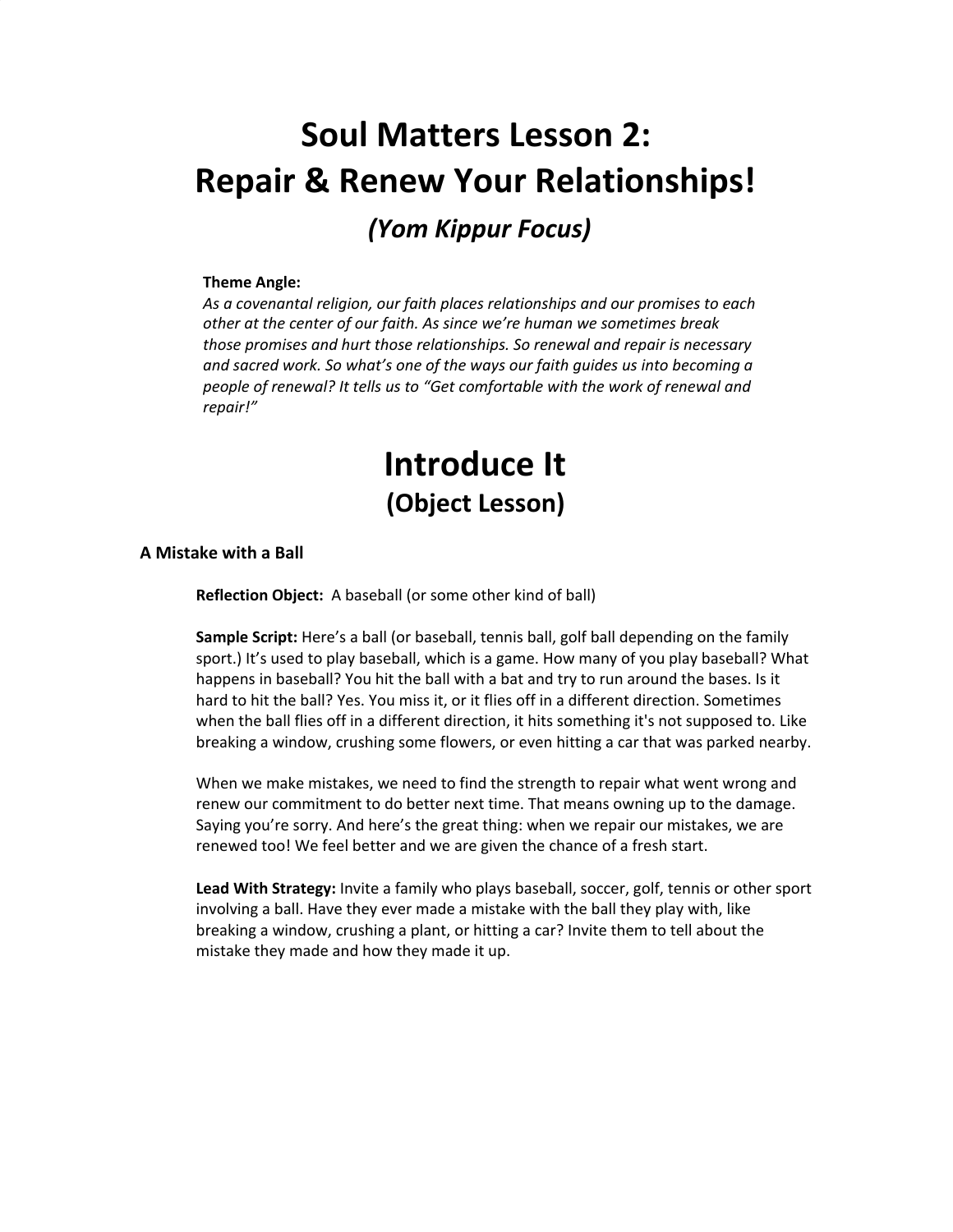# **Tell It and Talk About It (Story)**

### **The Hardest Word: A Yom Kippur Story Video**

By Jacqueline Jules, Illustrated by Katherine Janus Kahn Video: [https://www.youtube.com/watch?time\\_continue=17&v=Rmuiw70rkBA&feature=emb\\_l](https://www.youtube.com/watch?time_continue=17&v=Rmuiw70rkBA&feature=emb_logo) [ogo](https://www.youtube.com/watch?time_continue=17&v=Rmuiw70rkBA&feature=emb_logo) Book: [HERE](https://www.amazon.com/Hardest-Word-Yom-Kippur-Story/dp/1580130283/ref=sr_1_1?crid=HH1KY99E0RMY&dchild=1&keywords=the+hardest+word+a+yom+kippur+story&qid=1593732533&sprefix=The+Hardest+word%2Caps%2C170&sr=8-1)

**Suggested Script:** Example of telling the story in your own words: <https://www.youtube.com/watch?v=Rwg3cKn7FII> (Note: the story is on the longer side so you might want to abbreviate it.

**Lead With Strategy:** Find a parent who was raised Jewish or a parent/family in your congregation that still observes Jewish practice. Introduce them and have them share a short story about observing Yom Kippur and what it taught them about forgiveness. Explain that their story has a lot to do with the storybook you want to share today and invite your special guest and/or their children to introduce it

**Transition Tool: video to play between segments** Idan Raichel ve Din Din Aviv - Im telech (If You Go) [https://www.youtube.com/watch?time\\_continue=20&v=JCjSqnDKhTo&feature=emb\\_lo](https://www.youtube.com/watch?time_continue=20&v=JCjSqnDKhTo&feature=emb_logo) [go](https://www.youtube.com/watch?time_continue=20&v=JCjSqnDKhTo&feature=emb_logo)

**Online Permission Note:** "Kar-Ben Publishing" has not publicly shared direction about online use, so you will need to make your own judgement call about use of this story. For help thinking through that see our Soul Matters document: [Copyright](https://docs.google.com/document/d/1KpTuqy-KqBATYArHr69mxjBDrqprERPA9ti7n5L_Ph4/edit?usp=sharing) Guidance for Online Story [Reading.](https://docs.google.com/document/d/1KpTuqy-KqBATYArHr69mxjBDrqprERPA9ti7n5L_Ph4/edit?usp=sharing)

## **Meditate on It (Mindfulness Practice)**

### **The Feeling of Sorry**

### **Centering:**

I invite you to move into our meditation position. Sit comfortably in your chair or on the floor. Put your hands on your lap or on your knees. Sit up nice and tall. Focus your eyes in front of you.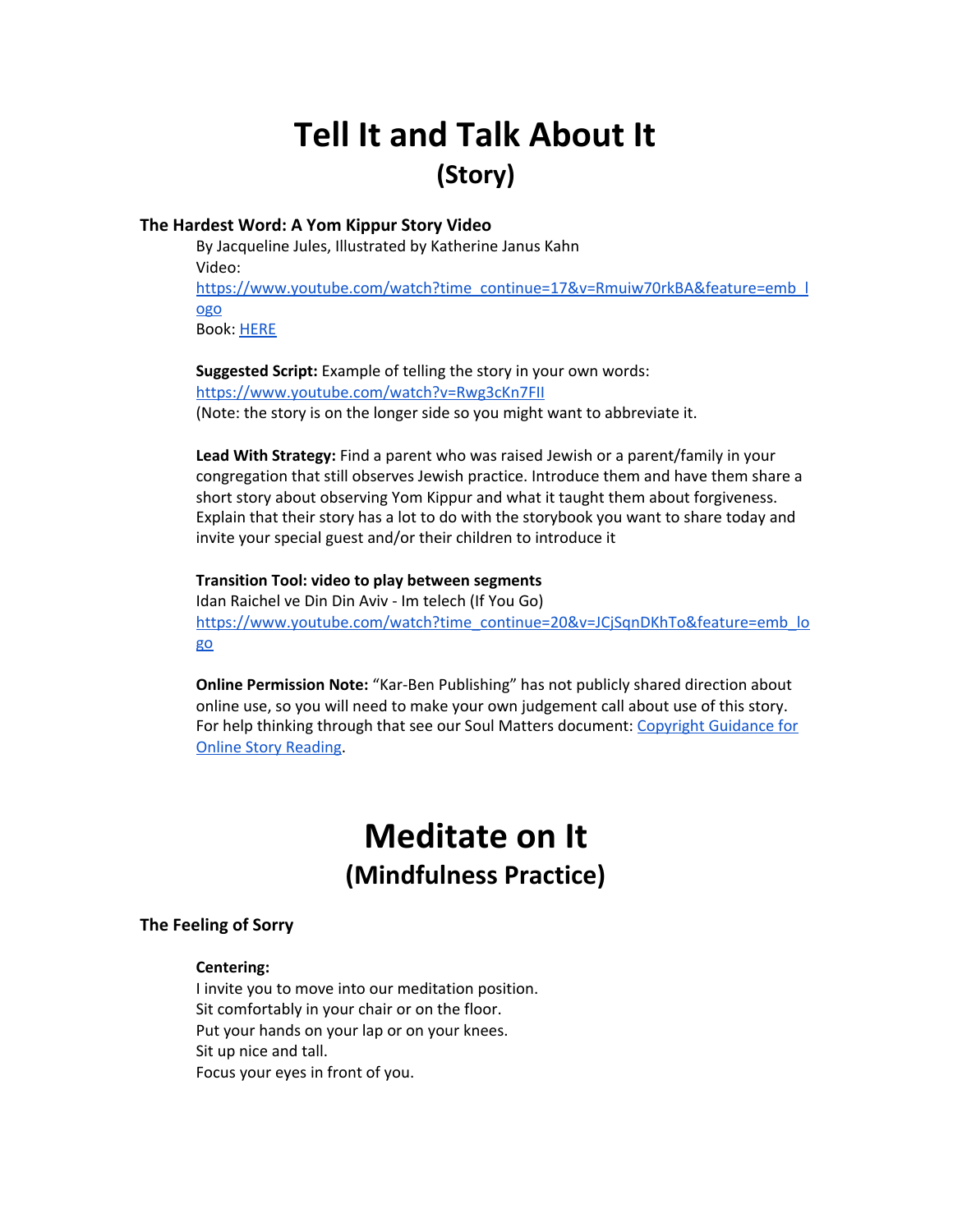Find your breath moving in your body by taking in one breath through your nose and then slowly breathing it out through your mouth.

### **Meditation Suggested Script:**

When we make a mistake, it doesn't feel good. We get a sick feeling in our stomach. We feel anxious. Our breathing even gets fast as if our bodies are preparing to run away. And this is what's so great about saying we're sorry. It's scary to say "I'm sorry" but it also feels good doesn't it? Once someone has accepted our sorry, we feel calm again. Saying the word "sorry" is like breathing out all the bad energy and breathing in soothing air. So for our mindfulness moment today, I want to invite us to feel that good feeling we get when we say we're sorry.

And we're going to do that by first learning how to say sorry in sign language. [teach it: [https://www.youtube.com/watch?v=siQnKSRRg\\_c](https://www.youtube.com/watch?v=siQnKSRRg_c) ]. Now try that yourself. It kind of feels good to rub your chest in a circle like that, doesn't it? It feels soothing; just like when we say sorry.

So let's keep doing the sign but now as you rub your hand in a circle on your chest, take a breath in through your nose and then slowly blow it through your mouth. Now let's try doing that three times in a row. How do you feel? Calmer right? So remember that next time you're feeling bad after making a mistake. Remind yourself of how good it will feel once you stir up the courage to say sorry. It will help the person you are apologizing to, and help you too!

**Lead With Strategy:** Invite a person who knows ASL to teach the sign language.

## **Explore It (small group activities and experiential learning)**

### **Online Never Have I Ever Game**

### **Talking Points and Takeaways:**

Introduce the activity by highlighting how everyone does things they might be sorry for afterward, it's part of being human.

One important part of making mistakes and asking for forgiveness is the renewal that comes from acknowledging you're sorry and the learning that comes from trying to do better.

### **Activity:**

Ever done something you were sorry for later? Play this version of "Never Have I Ever" online using these questions as prompts and/or making up your own. This works really well if you happen to use it as a follow up to the Ziz story above. This game highlights how everyone tries things that they might be sorry for afterwards, it's part of being human. It might be simple as realizing you have spun around so much you are going to throw up, or as tender as realizing you've hurt your sister's feelings by pranking her. The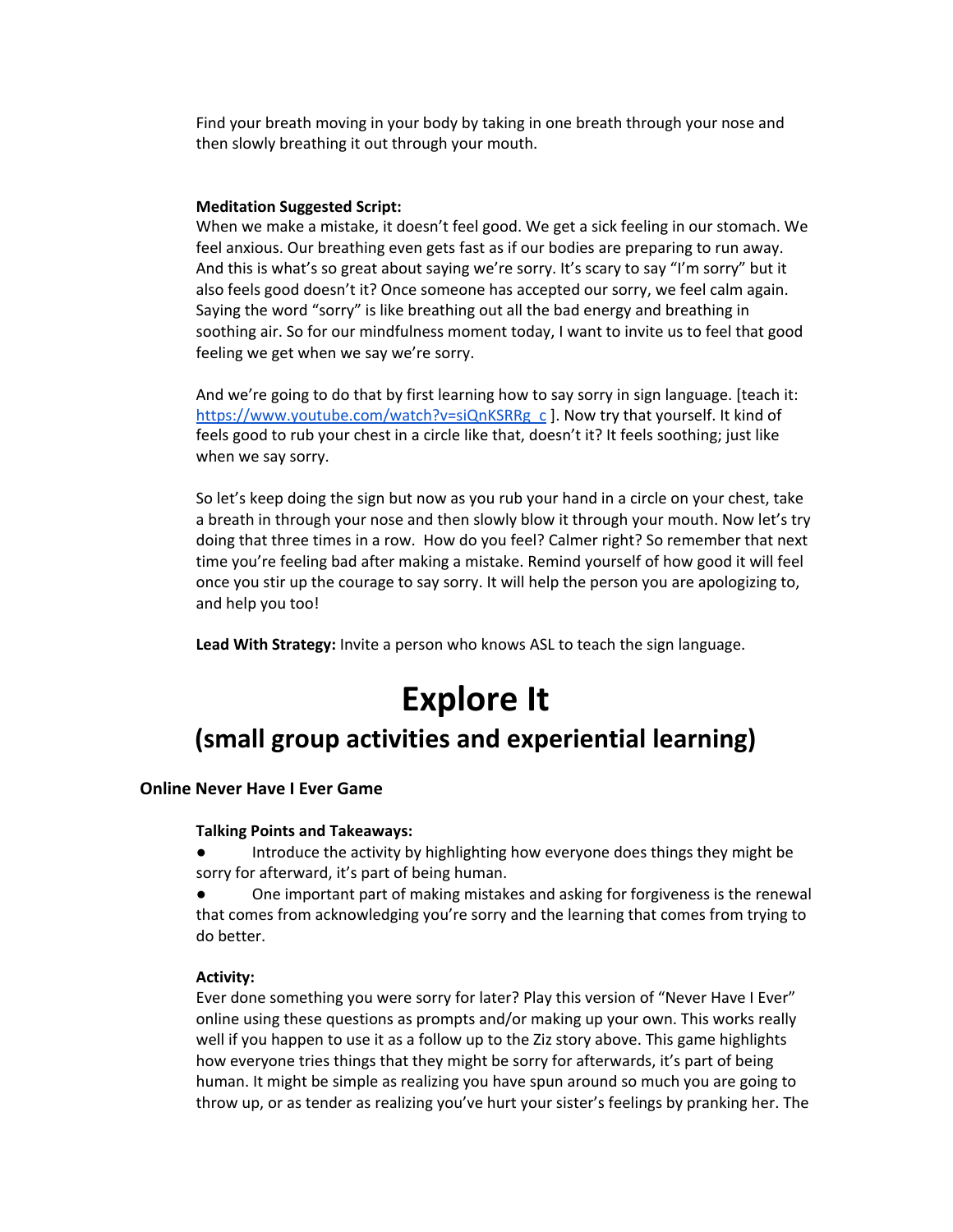important part of making mistakes and asking for forgiveness is the renewal that comes from acknowledging you're sorry and the learning that comes from trying to do better.

Create a list of "Never Have I Ever" statements. You can use the lists below, or have participants write down statements and put them in a bowl.

Each participant makes two signs, one saying, 'I Have" and one saying, "I Never". The leader or assigned person reads a statement and everyone holds up a sign saying whether they have or have never done the action. No points need to be awarded, but it's still a fun way to learn more about each other if you stop and share your experience. Or if you want to award points, each person gets 5 points for holding up the sign "I have." The person with the most points wins the distinction of having to tell the group something they were really sorry that they tried or did.

#### **The Statements**

#### **Things for which you might be sorry**…**.**

Never have I ever accidentally knocked over a flower bush or even a tree, like the Ziz. Never have I ever accidentally squashed something in a garden, like the Ziz. Never have I ever ignored my parent's rules about when to go to sleep. Never have I ever found it hard to say, "I'm sorry." Never have I ever locked somebody in a room. Never have I ever stuck my finger in birthday cake icing before it was cut. Never have I ever lied about doing my chores. Never have I ever put stuff under my bed or in my closet and pretended I cleaned my room. Never have I ever fought with my brother or sister. Never have I ever played a prank on my brother or sister while they were sleeping. Never have I ever watched something on TV that I knew I wasn't allowed to. Never have I ever fed the dog under the table. Never have I ever drank milk from the jug. Never have I ever gotten my brother or sister in trouble. Never have I ever taken money out of Mom's purse. Never have I ever asked Dad something after Mom already said "no." Never have I ever found Christmas presents before Christmas. Never have I ever eavesdropped on my parent's arguments. Never have I ever gone to bed without brushing my teeth. Never have I ever broken my parents' rules intentionally to see what happens. Never have I ever been sent to the principal's office.

### **Now just do it for the fun of it to end the small group. And to get to know each other better:**

Never have I ever broken my arm. Never have I ever written and mailed Santa a letter. Never have I ever played video games for more than 4 hours in a day. Never have I ever had an imaginary friend. Never have I ever stayed awake all night after watching something scary. Never have I ever had an argument with myself... and lost.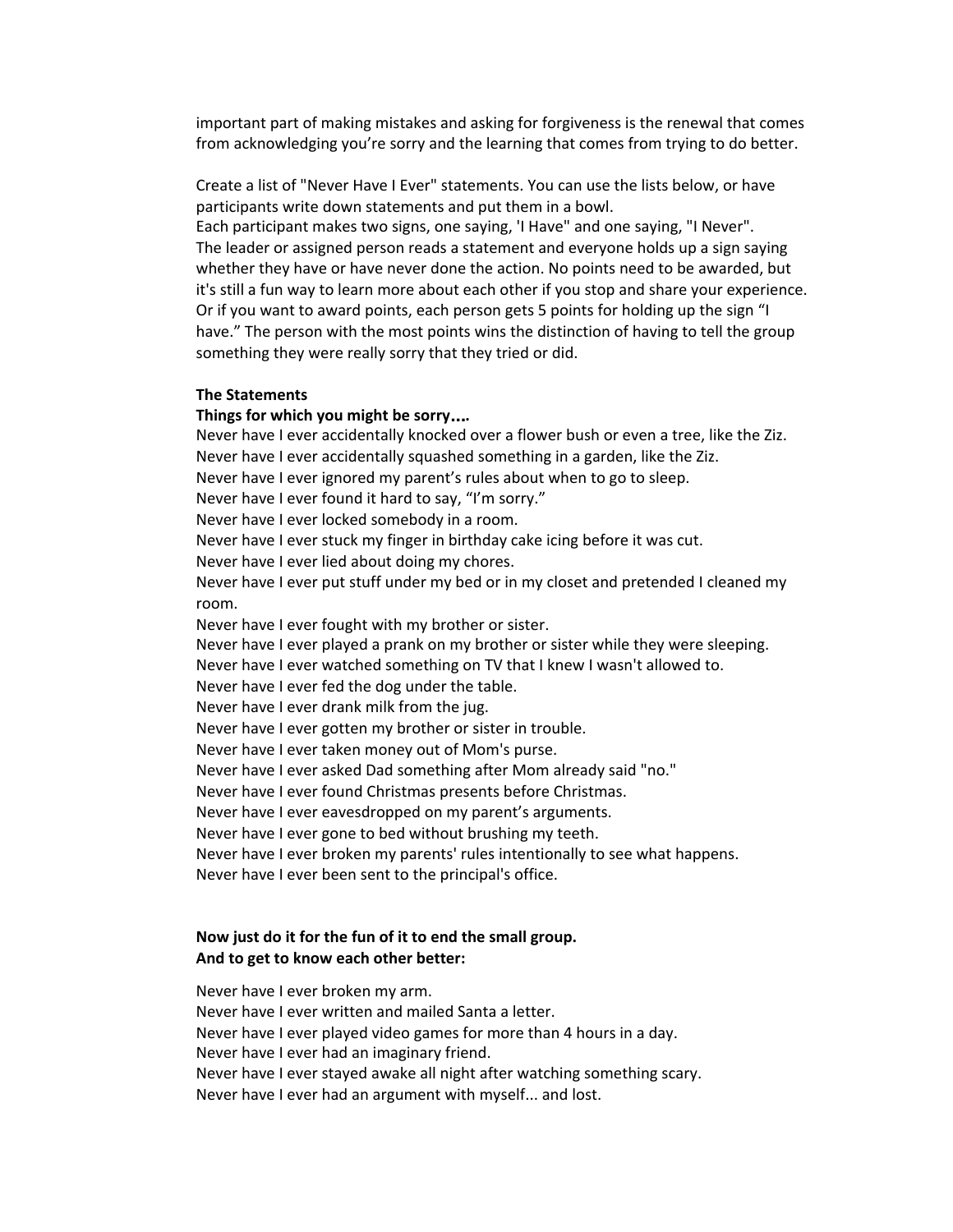Never have I ever thought of escape plans from an alien, ninja or zombie invasion. Never have I ever watched a Star Wars marathon. Never have I ever eaten a large pizza by myself. Never have I ever jumped into a trash can or dumpster. Never have I ever eaten the insides of Oreos and put them back in the container. Never have I ever tried to strategically time farts with loud noises. Never have I ever tried cutting my own hair. Never have I ever pretended to have my own cooking show. Never have I ever accidentally put clothes on backwards and not noticed. Never have I ever made up a fake language with my friends. Never have I ever spun around so much that I threw up. Never have I ever been embarrassed by my parents. Never have I ever hid something under my mattress. Never have I ever didn't like something my mom cooked. Never have I ever paid my brother or sister to do my chores for me. Never have I ever locked myself out of the house by accident. Never have I ever believed cooties existed. Never have I ever fallen asleep in class. Never have I ever fallen off playground equipment. Never have I ever fallen asleep on the school bus. Never have I ever swapped lunches with someone else.

Statements adapted from and inspired by

<https://wehavekids.com/parenting/Clean-Never-Have-I-Ever-Questions-for-Kids>

#### **Chat about It Prompts/Questions:**

● Invite those with the highest points, or very compelling story to share why they were sorry.

Offer the second list just for fun and to get to know each other better.

**Lead With Strategy:** Who likes to lead games? Or would a minister lead this with you to help clarify that making mistakes is part of life?